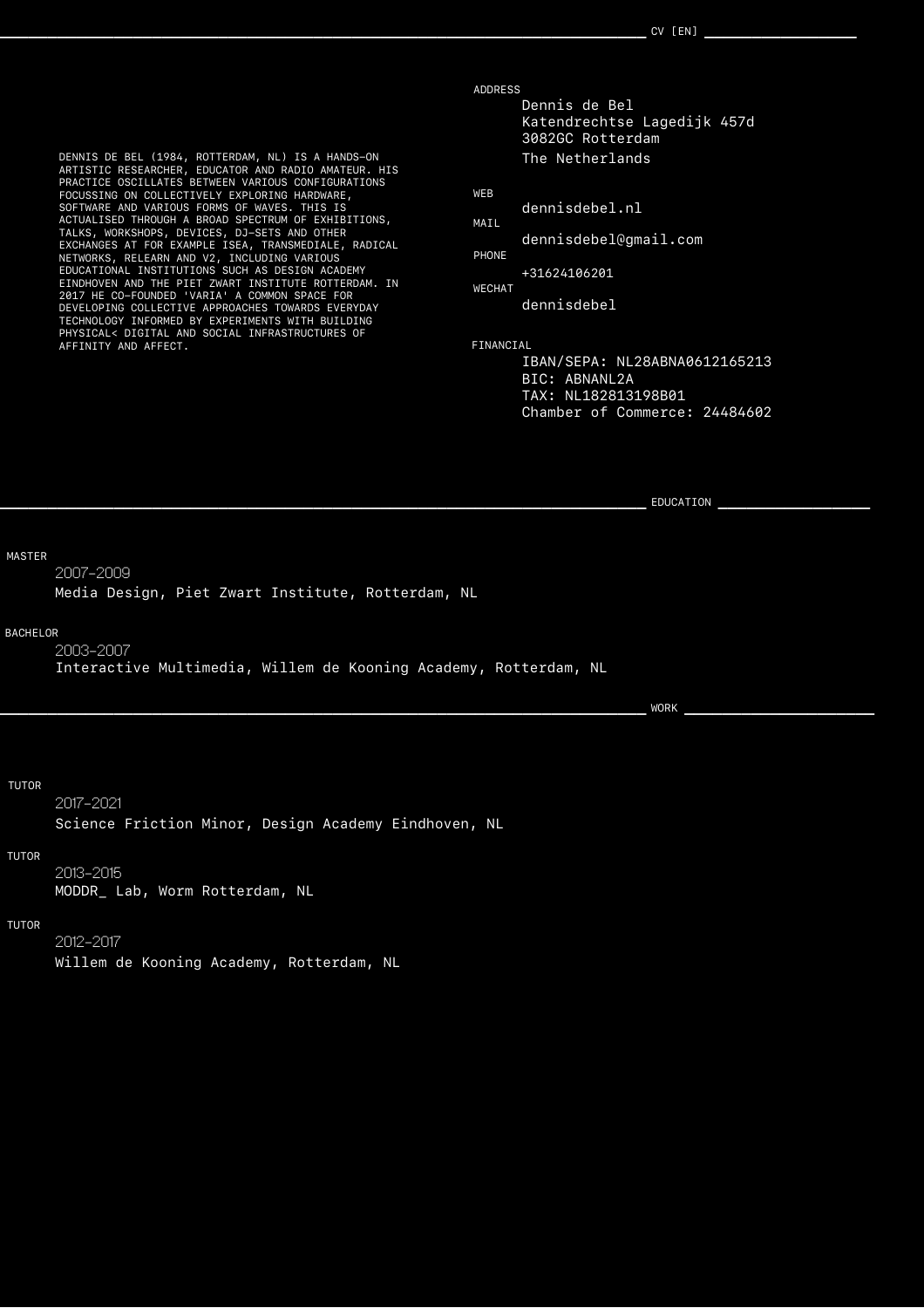GROUP EXHIBITION 2021

## **Under the Cloud**

Research Center of Contemporary Visual Art, Guizhou, CN

EXHIBITION

2020

### **Opencoil - A Roaming Speedshow**

Zentrum fur Netzkunst, Berlin, DE

EXHIBITION (SOLO)

2019

### **World Wide Web -**

Institute for Provocation, Beijing, CN

EXHIBITION

# 2014

## **INTERNET YAMIICHI 5**

Imal, Bruxelles, BE

EXHIBITION

## 2014 **TRANSMEDIALE AFTERGLOW**

Transmediale, Leap/HKW, Berlin, DE

 EXHIBITION (SOLO) 2014

**NO WARE** Roodkapje, Rotterdam, NL

PRESENTATIONS (SELECTION) **\_** 

LECTURE

2020

## **[Opencoil](https://www.youtube.com/watch?v=oQIImMd5Nws)**

Remote Chaos Computer Conference, Online

BOOK LAUNCH

2019

# **REALTIME - Making Digital China**

Bi-City Biennale of Urbanism/Architecture, Shenzhen, CN

 LECTURE 2017

**TOWARDS EDIBLE COMPUTER NETWORKS**

SHA Conference, NL